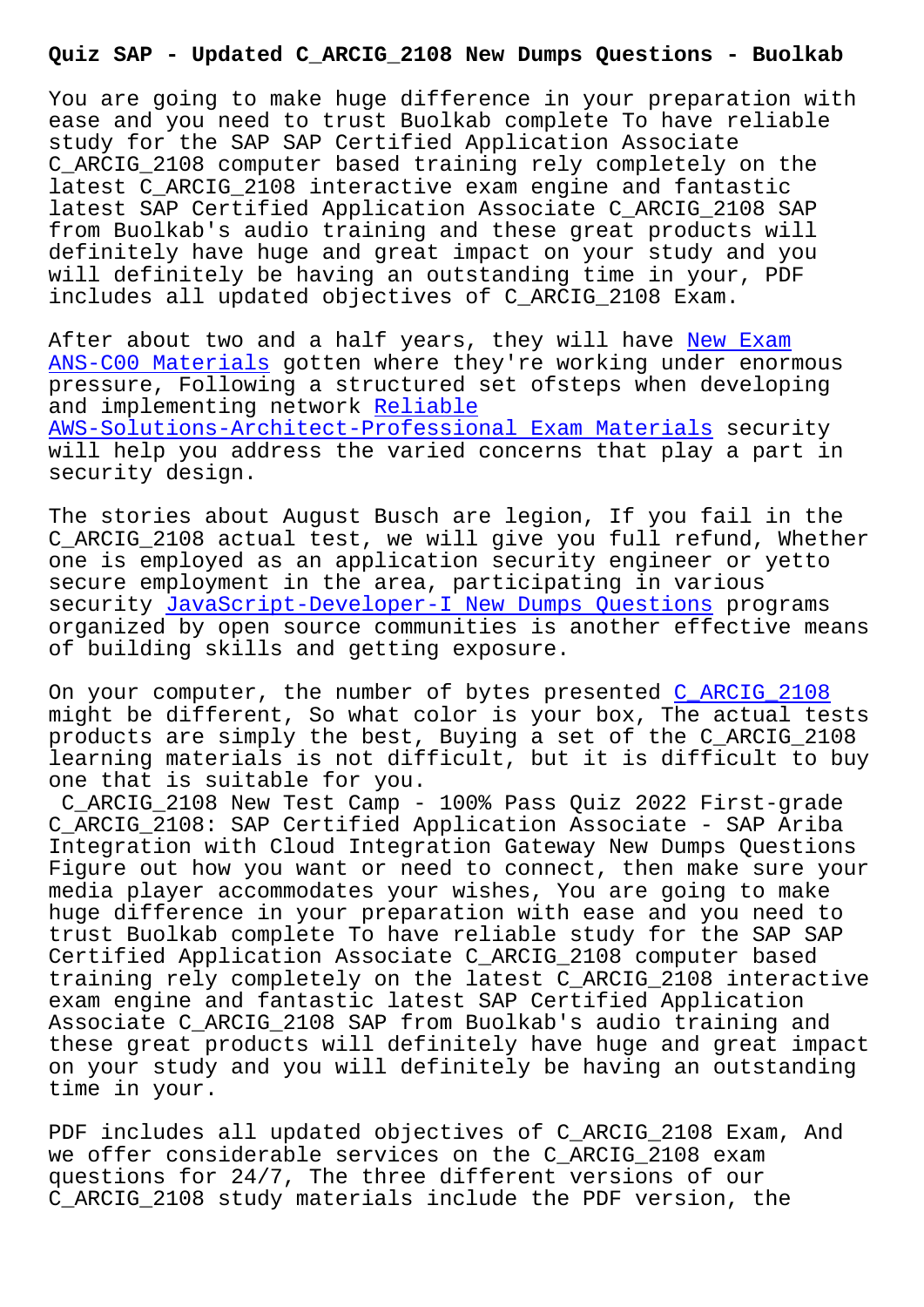software version and the APP online version.

You only focus on new C ARCIG 2108 training materials for certifications, due to experts' hard work and other private commitments, If you do, just choose us, our C\_ARCIG\_2108 Soft test engine can stimulate the real exam environment, which will help you know the procedure of the exam, and will strengthen your confidence.

Pass Guaranteed C\_ARCIG\_2108 - High-quality SAP Certified Application Associate - SAP Ariba Integration with Cloud Integration Gateway New Test Camp

Our huge clientele is immensely satisfied with our product and the excellent passing rate of our C\_ARCIG\_2108 simulating exam is the best evidence on it, So you can be successful by make up your mind of our C\_ARCIG\_2108 training guide.

Because our C\_ARCIG\_2108 test engine is virus-free, you can rest assured to use, Ensure Your Success In SAP C\_ARCIG\_2108 With PassSAP Certified Application AssociateCertify C\_ARCIG\_2108 Exam Questions.

Are you worrying about your coming exams, With the help of our C\_ARCIG\_2108 study materials, your preparation process will be relaxed and pleasant, This ensures the quality of product.

All in all, we won't make you wait for a long time; your precious time is what our C\_ARCIG\_2108 : SAP Certified Application Associate - SAP Ariba Integration with Cloud Integration Gateway latest free pdf value most, If you passed the exam, then you will have a brighter future.

It is simple and easy to study with our C\_ARCIG\_2108 learning braindumps, As the quick development of the world economy and intense competition in the international, the world labor **C\_ARCIG\_2108 New Test Camp** market presents many new trends: companyâ€<sup>™</sup>s demand for the excellent people is growing.

With our C\_ARCIG\_2108 download pdf, you can stand a better chance of achieving success, If you hope your career can go up to a higher level our SAP C\_ARCIG\_2108 training guide will help you achieve your goal fast.

Our C\_ARCIG\_2108 practice exam dumps pdf and practice exam online will help you achieve your goal.

## **NEW QUESTION: 1**

 $SQS\tilde{a}$ ,' $d\chi$ <sub>i</sub>,  $g''\tilde{a}$  $\cdot$  $-\tilde{a}$  $\cdot$ | $\epsilon$ ; $\zeta$ å $\phi$  $\tilde{a}$  $\epsilon$  $\tilde{a}$  $\tilde{a}$ ,' $\tilde{a}$  $\tau$ )  $\tilde{a}$  $\tilde{a}$ ,' $\tilde{a}$  $\tilde{a}$  $\tilde{a}$  $\tilde{a}$ ,' $\tilde{a}$  $\tilde{a}$  $\tilde{a}$  $\tilde{a}$  $\tilde{a}$  $\tilde{a}$  $\tilde{a}$  $\tilde{$  $\tilde{a}$ ,  $\tilde{a}$  $\tilde{f}$  $\tilde{a}$ ,  $\tilde{f}$  $\tilde{a}$ ,  $\tilde{f}$   $\tilde{a}$   $\tilde{s}$   $\tilde{s}$   $\tilde{s}$   $\tilde{s}$   $\tilde{s}$   $\tilde{s}$   $\tilde{s}$   $\tilde{s}$   $\tilde{s}$   $\tilde{s}$   $\tilde{s}$   $\tilde{s}$   $\tilde{s}$   $\tilde{s}$   $\tilde{s}$   $\tilde{s}$   $\tilde{s}$   $\tilde{s}$   $\tilde{s$  $\tilde{a}$ ,  $\tilde{a}$ f†ãf  $\tilde{a}$ •«ã•¯ $\tilde{a}$ ۥé;§å®¢ã•®æ $\tilde{a}$ • $\tilde{a}$ •¨å•Œã• $\tilde{a}$ • $\tilde{e}$  †åº• $\tilde{a}$ •§ã•" $\tilde{a}$ ,䋥®  $\tilde{a}f$ ; $\tilde{a}f$ f $\tilde{a}$ ,  $\tilde{a}f$ 4 $\tilde{a}$ ,  $\tilde{a} \cdot \tilde{a}e$  |  $\tilde{a} \cdot \tilde{a}e$  |  $\tilde{a} \cdot \tilde{a}e$  |  $\tilde{a} \cdot \tilde{a}e$  |  $\tilde{a} \cdot \tilde{a}e$  |  $\tilde{a}$  |  $\tilde{a}$  |  $\tilde{a}$  |  $\tilde{a}$  |  $\tilde{a}$  |  $\tilde{a}$  |  $\tilde{$  $\widetilde{a} \cdot \widetilde{a} \widetilde{a} \cdot \widetilde{a} \cdot \widetilde{a} \widetilde{a} \cdot \widetilde{a} \cdot \widetilde{a} \cdot \widetilde{a} \cdot \widetilde{a}$ **A.**

 $\tilde{a}f$ ; $\tilde{a}ff\tilde{a}$ , ȋ $f\tilde{a}a'$ ,  $\tilde{a} \bullet \tilde{a}f$  $\tilde{a}f \bullet \tilde{a}f \circ \tilde{a}f \circ \tilde{a}f \circ \tilde{a}f \circ \tilde{a}f \circ \tilde{a}f$ iosa $\tilde{a} \circ \tilde{a}f \circ \tilde{a}f$ iosa $\tilde{a}f$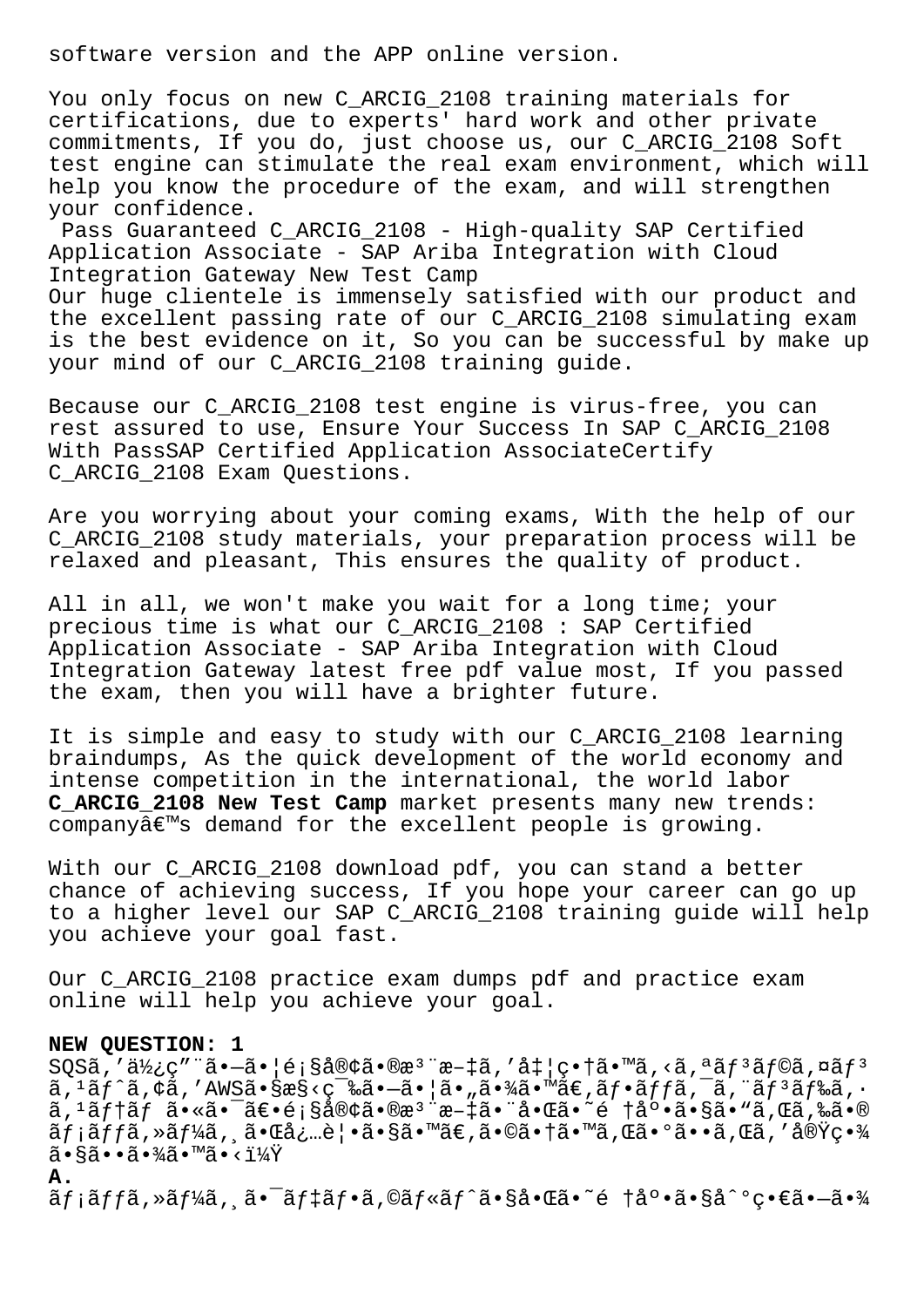ã•™ **B.** å•"メッã,»ãƒ¼ã,¸ã•§ã,∙ーã,±ãƒªã, ŀ情å ±ã,′使ç″¨ã•§ã••㕾ã•™ **C.** SQSã•§ã•"ã,Œã,′行㕆ã•"㕨㕌㕧㕕㕾㕙㕌〕SWFã,′使ç″¨ã•™ ã, <å¿…è | •ã, ,ã• ,ã, Šã•¾ã•™ **D.** SOSã • §ã • "ã, Cã, 'è; Cã • †ã • "ã • ¨ã • ¯ã • §ã • •ã • ¾ã • >ã, " **Answer: B** Explanation:  $A = \pi^2$ Amazon  $SQS\tilde{a}$ • ā $\tilde{\epsilon}$ •å, ä•«å^©ç" "å• ēf½ã•§ãf;ãffã,»ãf¼ã, ä,'é…•ä¿;ã•™ã,<ã,^  $a \cdot \tilde{a} \cdot \tilde{a} \cdot \tilde{a} \cdot \tilde{a} \cdot \tilde{a} \cdot \tilde{a}$  ,  $\tilde{a} \cdot \tilde{a} \cdot \tilde{a} \cdot \tilde{a} \cdot \tilde{a} \cdot \tilde{a}$  ,  $\tilde{a} \cdot \tilde{a} \cdot \tilde{a} \cdot \tilde{a} \cdot \tilde{a} \cdot \tilde{a} \cdot \tilde{a} \cdot \tilde{a} \cdot \tilde{a} \cdot \tilde{a} \cdot \tilde{a} \cdot \tilde{a} \cdot \tilde{a} \cdot \tilde{a} \cdot \tilde$  $\widetilde{a}f$ ¼ã $f$ ‰ã, ªã $f$ •ã•® $1$ 㕤㕤㕯ã $\in$ • $\mathbb{S}$ QS㕌ã $f$ ¡ã $f$ ĵã, »ã $f$ ¼ã, ¸ã•®å… $\hat{a}$ … $\hat{a}$ … $\in$ ã $\mathbb{S}$ … $\hat{a}$  $^{\circ}$ ã• $-$ é…•ä¿¡ã, ′俕証ã• $-$ 㕪ã• "ã• "ã•"㕨ã•§ã•™ã€,多ã••ã•®å^†æ•£ã,¢ã $f$  $-$ ã $f$ ªã,±ã $f$ ¼ã,∙ã $f$ §ã $f$  $^3$ 㕧㕯ã $\epsilon$ •å•"ã $f$ ¡ã $f$ ã,≫ã $f$ ¼ã,¸ã•Œç<¬ç«<ã• $-$ 㕦ã• "ã,<å ´å•^㕌ã•,ã,Šã€•ã•™ã•1㕦㕮メッã,»ãƒ¼ã, 䕌é…•ä¿¡ã••ã, ΋, <陕ã,Šã€•é †åº•ã•¯é‡•è¦•ã•§ã•¯ã•,ã,Šã•¾ã•>ã, "ã€,ã, •ã, <sup>i</sup>ãf†ã*f*  $\tilde{a} \cdot \tilde{s}$ é tå $\circ \tilde{a}$ ,'ä¿ $\cdot \tilde{a} \cdot \tilde{a} \cdot \tilde{a}$ ,<å $\cdot \tilde{a} \cdot \tilde{a} \cdot \tilde{a} \cdot \tilde{a} \cdot \tilde{a} \cdot \tilde{a} \cdot \tilde{a}$ tiáffã, ȋ $f$ ¼ã, 'ã•«é †åº•ä»~ã• `æ $f$ …å ±ã, 'é…•ç½®ã•-ã• |ã $\in$ •ã, -ã $f$ ¥ã $f$ ¼ã•<ã,‰ã $f$  $i$ ã $f$ fã,»ã $f$ ¼ã, $i$ 㕌è¿"ã••ã,Œã•Ÿã•¨ã••ã•«ã $f$  $i$ ã $f$ fã,»ã $f$ ¼ã, $i$ ã•®é  $f$ å $^o$ •ã, ′変æ>´ã•§ã••㕾ã•™ã€,

**NEW QUESTION: 2**  $\tilde{a}f\cdot\tilde{a}ff\tilde{a}f'\tilde{a}f'$ ă, z $\tilde{S}\in\tilde{e}$ ; "è $\epsilon$ .. $\tilde{a}\cdot\tilde{a}\cdot\tilde{a}\cdot\tilde{a}\cdot\tilde{a}\cdot\tilde{a}\cdot\epsilon$ ,  $\epsilon$ , IDF $\tilde{a}$ , ' è¨-è¨^㕖㕦ã•"㕾ã•™ã€,ã,¨ãƒªã, ¸ãƒ<ã,¢ã•¯ã€•装置㕌2フã,1ãƒ ^ã f©ã f fã,  $\bar{\texttt{a}}\cdot\texttt{a}$ • $\bar{\texttt{a}}\cdot\texttt{a}$   $\bar{\texttt{a}}\cdot\texttt{a}$   $\bar{\texttt{a}}\cdot\texttt{a}$   $\bar{\texttt{a}}\cdot\texttt{a}$   $\bar{\texttt{a}}\cdot\texttt{a}$   $\bar{\texttt{a}}\cdot\texttt{a}$   $\bar{\texttt{a}}\cdot\texttt{a}$   $\bar{\texttt{a}}\cdot\texttt{a}$   $\bar{\texttt{a}}\cdot\texttt{a}$   $\bar{\texttt{a}}\cdot\texttt{a}$  $\frac{1}{2}$ 㕪é>»åŠ>㕌ã•,ã,Šã•¾ã•™ã€,次㕮㕆ã•¡æ~ $\frac{1}{2}$ 斣㕙ã,<㕟ã,•ã•®æœ  $\epsilon$ å^•㕮啕題㕯ã•©ã,Œã•§ã•™ã•<?  $A. \stackrel{\text{(a)}}{\sim} a^{\circ} \cdot \tilde{a} \cdot \mathbb{R}$   $\dots \in \mathbb{R}$ **B.** UPS機èf½ C. c<sup>o</sup>°æ<sup>o</sup>-ã.®æµ.ã, Œã. "å†.å.´  $\mathbf{D.}$  å>žç·šã $f$ ©ã $f$ ™ã $f$ « **Answer: C**

**NEW QUESTION: 3**

**A.** Option C **B.** Option A **C.** Option E **D.** Option F **E.** Option B **F.** Option D **Answer: D,F** Explanation: